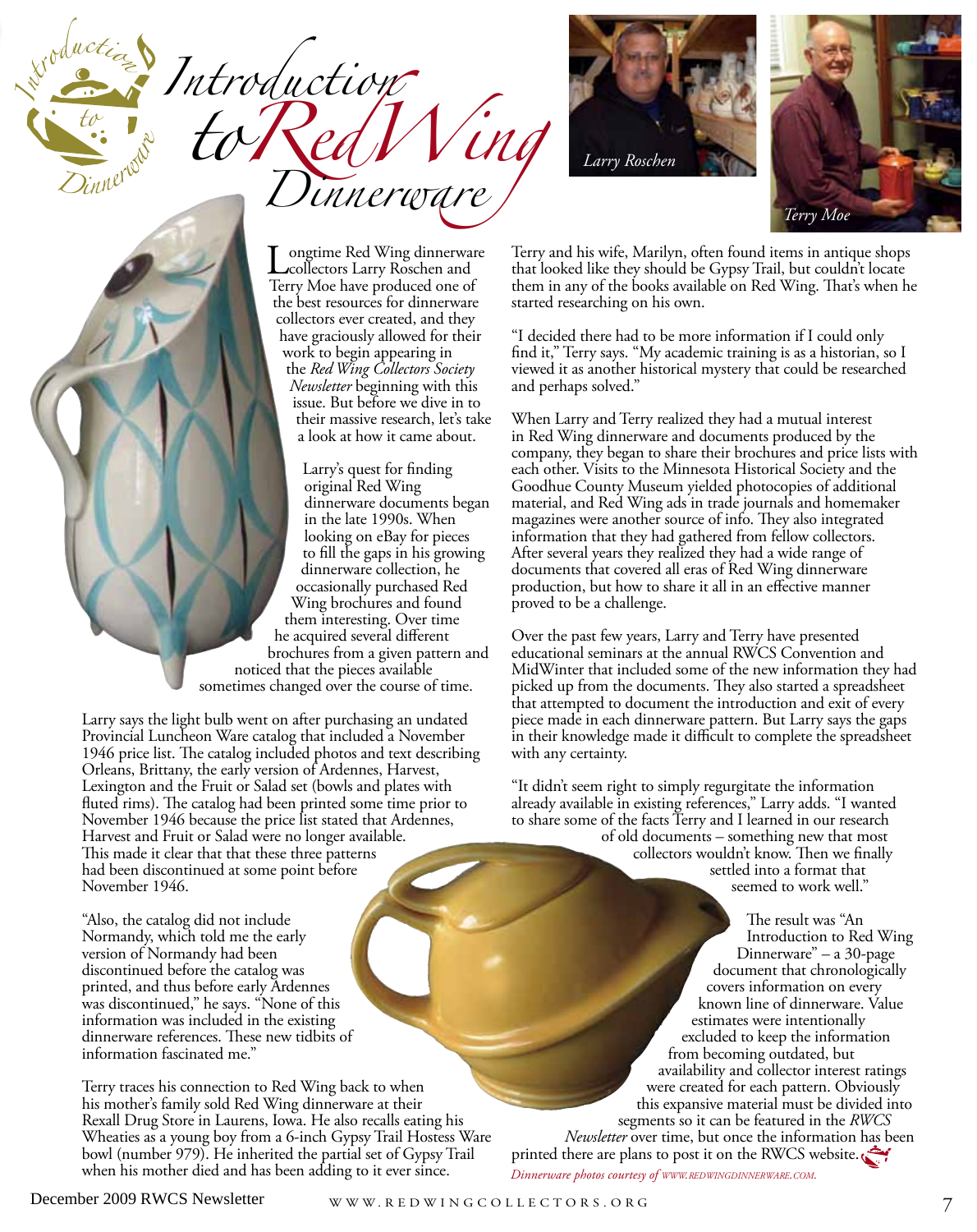*Dinnerware* **DING** *Cyppsy Trail Line* **Early 1 Red Wing to both the bottom.** Later pieces were made to be a second to be a second to be a second to be a second to be a second to be a second to be a second to be a second to be a second second wind to be a secon

*The information presented here has been gleaned from vintage Red Wing brochures, catalogs, price lists and internal documents as well as trade journals and magazines. In this discussion, a "pattern" is a dinnerware set in a particular shape with a unique handpainted design or color scheme. A "line" is a group of patterns that share the same shapes but have different handpainted designs or colors. Some of the introduction and exit dates presented have not been verified because of gaps in available documentation. When uncertain, an estimated date is provided. The end point of a pattern can be difficult to ascertain. In the 1940s and 1950s a discontinued pattern no longer appeared on price lists; in the 1960s patterns that were no longer in production remained on price lists as "limited stock" with only a few pieces listed. Here a pattern is considered to be discontinued when a full range of items was no longer available and orders were limited to remaining stock.*

 *Each pattern has been assigned an Availability rating and a Collector Interest rating as described below. Availability represents an average for the pattern in question, however the scarcity of certain pieces within the pattern may differ. Collector Interest refers to the pattern in general, but there may be specific pieces in any pattern that are of greater interest to specialty collectors (teapots, pitchers, salt & peppers, etc). Please keep in mind these ratings are the authors' observations; your experience may vary.*

## **Availability Collector Interest**

- 1 Rare 1 Highly sought, demand exceeds supply
- 2 Very scarce 2 Primarily of interest to specialty collectors
- $3 -$  Hard to find  $3 -$  Above average
- 
- 
- $4 -$ Average  $4 -$ Average
- 5 Readily available 5 Below average

## **EARLY RED WING DINNERWARE**

## *"Wreath" Availability: 2 Interest: 1 Years: Unknown (1930s)*



Red Wing dinnerware production began in the mid-1930s. The first pattern produced is most likely the one known to collectors as Wreath. No documentation of this rare pattern has been found, so we cannot confirm production dates or even its official name. But several pieces marked with a blue Red Wing Potteries ink stamp have been found. This mark is also found on early blue, black and blue-green Gypsy Trail coffee servers, which leads us to believe Wreath predates Gypsy Trail. This theory is further supported by several Wreath pieces

glazed in bright Gypsy Trail colors. Standard Wreath colors are ivory, light yellow and light green. *Above: Wreath plates. Below: Wreath mixing bowls.*

## *Ivanhoe Availability: 2 Interest: 1 Years: 1937*

The February 1937 issue of *Crockery and Glass Journal* included an announcement for the new Ivanhoe dinnerware pattern sold by RumRill Pottery Co. Ivanhoe was made by Red Wing, but sold exclusively by the RumRill Pottery Co, owned by George RumRill. This ad is the





only known documentation for Ivanhoe. The announcement stated Ivanhoe has "a matt glaze finish in ivory, suntan, alpine blue and ocean green". Ivanhoe pieces feature a raised laurel pattern around the rims, they are not marked and often are not recognized as being made by Red Wing. Not long after the introduction of Ivanhoe, a dispute arose between George RumRill and the Red Wing Potteries, and their partnership soon ended. The remaining unglazed

Ivanhoe pieces were glazed with Gypsy Trail colors. *Above: Ivanhoe plates. Below: Ivanhoe cup, saucer, sugar, creamer and salt & pepper.*

## **GYPSY TRAIL Line**

A brochure dated June 1935<br>introduced the Gypsy Trail

line. This brochure included 19 items, most of which would later be part of the Reed pattern, but at this point were simply called "Gypsy Trail". An updated brochure in September 1935 added 15 more pieces. The colors available at this time were white, yellow, turquoise, blue and orange. These colors continued to be available for the duration of Gypsy Trail production. Two additional colors, black and blue-green, were available for only the 565 coffee server. The Reed mixing bowl was also available in mulberry. These three colors only appeared in this 1935 brochure.

 An undated brochure (probably from 1936) introduced many more items, including the Chevron pattern. All items that were not Chevron continued to be called Gypsy Trail, with some items identified as Plain or Reed. This brochure was printed in two versions, identical except for the company name. One version had the Red Wing Potteries name, the other stated "RumRill Pottery Company, Little Rock, Arkansas". George RumRill partnered with Red Wing and introduced new designs and glazes. Today he is better known for his work with art pottery, but he also had an influence on the development of Red Wing dinnerware. In exchange for his expertise, RumRill was allowed to market Gypsy Trail in parts of the country outside Red Wing's usual distribution area.

 The January 1939 issue of *Crockery and Glass Journal* had a full page ad for Fondoso, "the new member of the Gypsy Trail Hostess Ware family." An undated brochure, likely from the same time period, divided all Gypsy Trail pieces into four distinct patterns: Reed, Plain, Chevron and Fondoso. This brochure was used by existing Red Wing reference books to define the Gypsy Trail line. However, this brochure was merely a snapshot of the Gypsy Trail line at that particular time, thus many collectors see only part of the Gypsy Trail story. The ad and the brochure both made clear the Fondoso design was copyrighted, and the copyright mark can be found on many Fondoso pieces themselves. This may have been because of concerns about the broken partnership with George RumRill. Fondoso was designed by Belle Kogan, a well-known designer who developed many art pottery designs for Red Wing, but also worked on several dinnerware designs over the years.

 Markings: Most early Gypsy Trail pieces were not marked. Quite likely this was because of the co-marketing agreement with RumRill, who would not want his wares marked with the Red Wing name. Most marked Reed, Plain and Chevron pieces likely were formed by molds created after the end of the partnership with RumRill. Early marked pieces had simply

# **8** December 2009 RWCS Newsletter